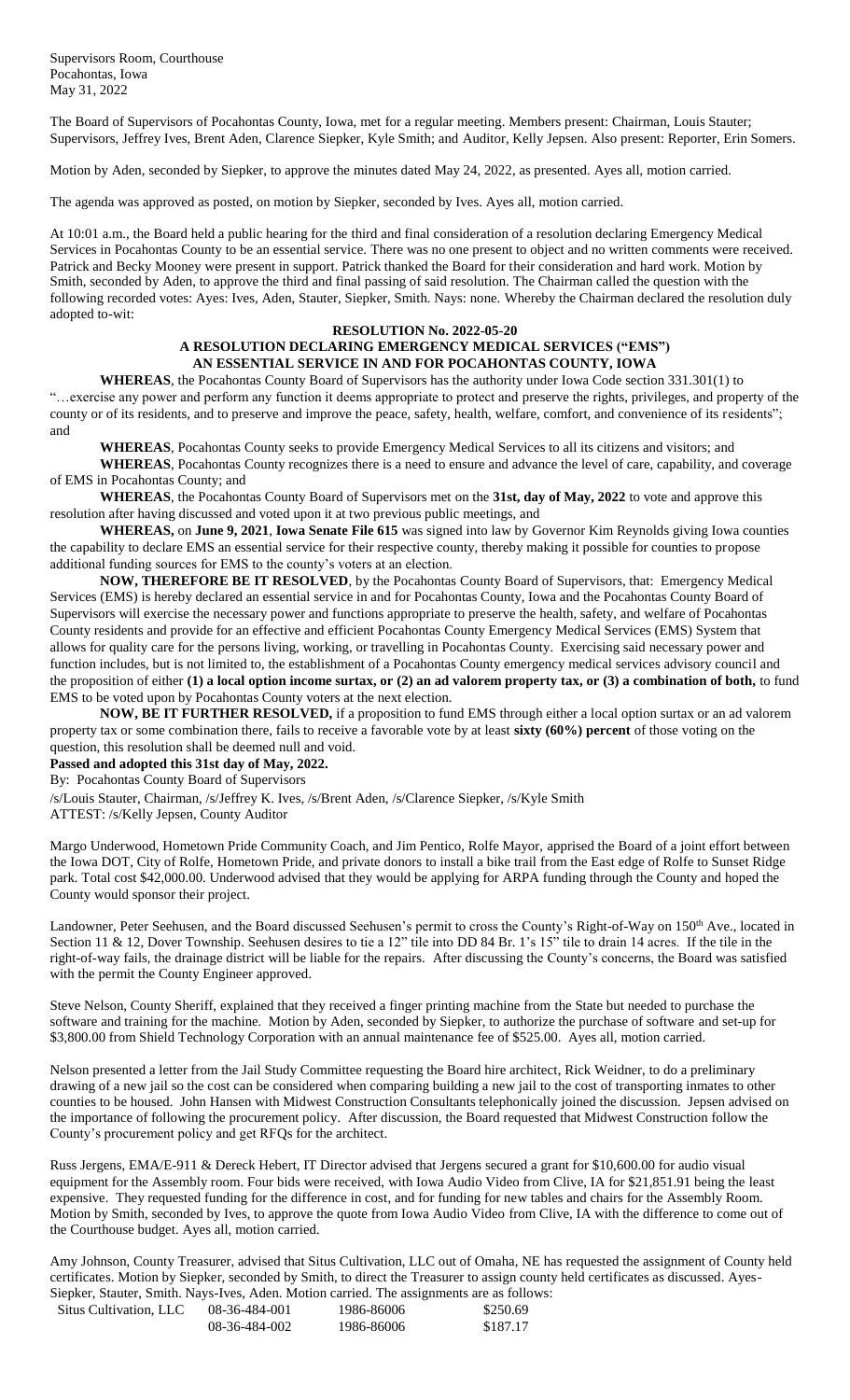| 07-31-431-020 | 2008-60  | \$1,321.00 |
|---------------|----------|------------|
| 07-31-431-021 | 2008-61  | \$685.00   |
| 07-31-431-019 | 2006-14  | \$1,839.99 |
| 08-36-484-003 | 2003-103 | \$616.52   |
| 08-36-484-004 | 2003-104 | \$2,397.52 |
| 08-05-280-002 | 2016-210 | \$7,824.60 |
| 08-05-281-008 | 2016-212 | \$585.00   |

Johnson advised that Julie Waterman, Deputy Treasurer, gave her notice of retirement effective December 31, 2022 and Johnson requested to hire Waterman's replacement now, so they could do training with Waterman. Motion by Ives, seconded by Aden, to authorize Johnson to hire a full-time employee. Ayes all, motion carried.

Motion by Ives, seconded by Aden, to correct the May 17, 2022 minutes to read, "The facility score was 440 points: 100.25 in Air, 146 in Water, and 193.75 in Community". Ayes all, motion carried.

Motion by Siepker, seconded by Smith, to approve Samantha Richison's transition from a full-time to a part-time Dispatcher in the Sheriff's Department. Ayes all, motion carried. The transition will take place on June 4, 2022.

Motion by Ives, seconded by Aden, to acknowledge the resignation of Hannah Hubbell as a full-time Billing Coordinator for Public Health and thank her for her service to Pocahontas County. Ayes all, motion carried. Hubbell's last day will be June 2, 2022.

Motion by Aden, seconded by Smith, to acknowledge that on May 24, 2022, Amy Stern-Domek, LPN, and Mary Eastman, Administrative Assistant, both Home Care Aide Agency employees, becoming Public Health employees. Ayes all, motion carried.

Motion by Smith, seconded by Aden, to acknowledge a pay increase for Kayla Nedved, Fiscal Manager for Public Health. Ayes all, motion carried. On May 24, 2022, Nedved's wage was increased to \$18.23/hr. as she has taken on additional responsibilities.

Motion by Ives, seconded by Smith, to acknowledge a pay increase for Betsy Dahl, part-time RN for Public Health. Ayes all, motion carried. On May 24, 2022, Dahl's wage was increased to \$28.00/hr.

Motion by Aden, seconded by Smith, to approve VPN access for Betsy Dahl, RN for Public Health. Ayes all, motion carried.

Motion by Smith, seconded by Siepker, to authorize the Chairman to sign a 28E Agreement approving for the joint exercises of powers between Pocahontas County and Humboldt County for Environmental Services until June 30, 2023. Ayes all, motion carried.

Motion by Aden, seconded by Smith, to approve the quote from B & W Control for woody vegetation treatment in Jt. DD 9-13 for \$12,000.00, Jt. DD 43-72 for \$1,000.00, and Jt. DD 46-88 for \$1,500.00. Ayes all, motion carried.

Motion by Siepker, seconded by Aden, to adopt the 2022 drainage levies by resolution. The Chairman called the question with the following recorded vote: Ayes: Ives, Aden, Stauter, Siepker, Smith. Nays: none. Whereby the Chairman declared the resolution duly adopted to-wit:

## **Resolution-2022-05-21**

WHEREAS the Board of Supervisors of Pocahontas County, Iowa, acting as Drainage Trustees, having investigated the financial condition of Drainage Districts in Pocahontas County, and having found from said investigation that the funds on hand and available are insufficient to meet the requirements of said Districts, and

WHEREAS in the judgment of said Board of Supervisors, an assessment of a percentage of the latest classification schedule for said Districts is necessary to meet the requirements of said Districts, and to pay off outstanding warrants with accrued interest, heretofore issued against said Districts.

THEREFORE, BE IT RESOLVED that an assessment of a percentage of the latest classification schedule for said Districts heretofore levied in said Districts be, and the same is hereby levied against all lands, tracts, real estate, highways, and railroads in said Districts, said levy to be set as of May 31, 2022 with the assessment to be due and payable by September 30, 2022 without interest. Assessments not paid by October 1, 2022 will become delinquent and will accrue interest for delinquency same as for ordinary taxes. Assessments in the amount less than \$5.00 shall be computed as \$5.00 as provided by law. Parcels over \$500.00 are eligible for waivers on the Drainage Districts noted with waivers.

## **2022 DRAINAGE ASSESSMENTS SCHEDULE**

| 022 DIWIII WIQD MOODOOMIEN ID OCHIED CHE |                  |                  |                          |                |
|------------------------------------------|------------------|------------------|--------------------------|----------------|
| <b>Fund</b>                              | <b>District</b>  | % To Be Assessed | <b>Total Levy Amount</b> | Waiver at 5%   |
| 51015                                    | <b>DD</b> 12     | 642%             | \$5,007.60               | N <sub>o</sub> |
| 51564                                    | DD 17 Main Tile  | 17%              | \$3,007.24               | N <sub>o</sub> |
| 51038                                    | DD 29 Main       | 64%              | \$22,069.33              | N <sub>0</sub> |
| 51041                                    | DD 29 Lat B Tile | 29%              | \$3,541.04               | N <sub>o</sub> |
| 51049                                    | DD 30 Br 1       | 100%             | \$1,000.00               | N <sub>o</sub> |
| 51090                                    | DD 41            | 100%             | \$390,000.00             | 20 Years       |
| 51094                                    | DD 41 Br 4       | 270%             | \$3,007.75               | N <sub>o</sub> |
| 51557                                    | DD 41 Br 24 & 25 | 30%              | \$3,000.00               | N <sub>0</sub> |
| 51129                                    | DD 47 MOD        | 136%             | \$20,070.95              | N <sub>o</sub> |
| 51160                                    | DD 53 MOD        | 64%              | \$60,142.89              | N <sub>o</sub> |
| 51197                                    | DD 62 Br C       | 34%              | \$2,007.92               | N <sub>o</sub> |
| 51237                                    | DD 65 Main       | 5.5%             | \$22,000.00              | N <sub>o</sub> |
| 51254                                    | <b>DD74</b>      | 100%             | \$158,000.00             | 20 Years       |
| 51280                                    | DD 92            | 143%             | \$5,033.89               | N <sub>o</sub> |
| 51302                                    | DD 112           | 11%              | \$5,000.99               | N <sub>o</sub> |
| 51306                                    | DD 116 Main      | 28%              | \$20,087.01              | N <sub>o</sub> |
| 51331                                    | <b>DD</b> 128    | 600%             | \$12,006.00              | 10 Years       |
| 51359                                    | DD 158 Main      | 30%              | \$5,096.55               | N <sub>0</sub> |